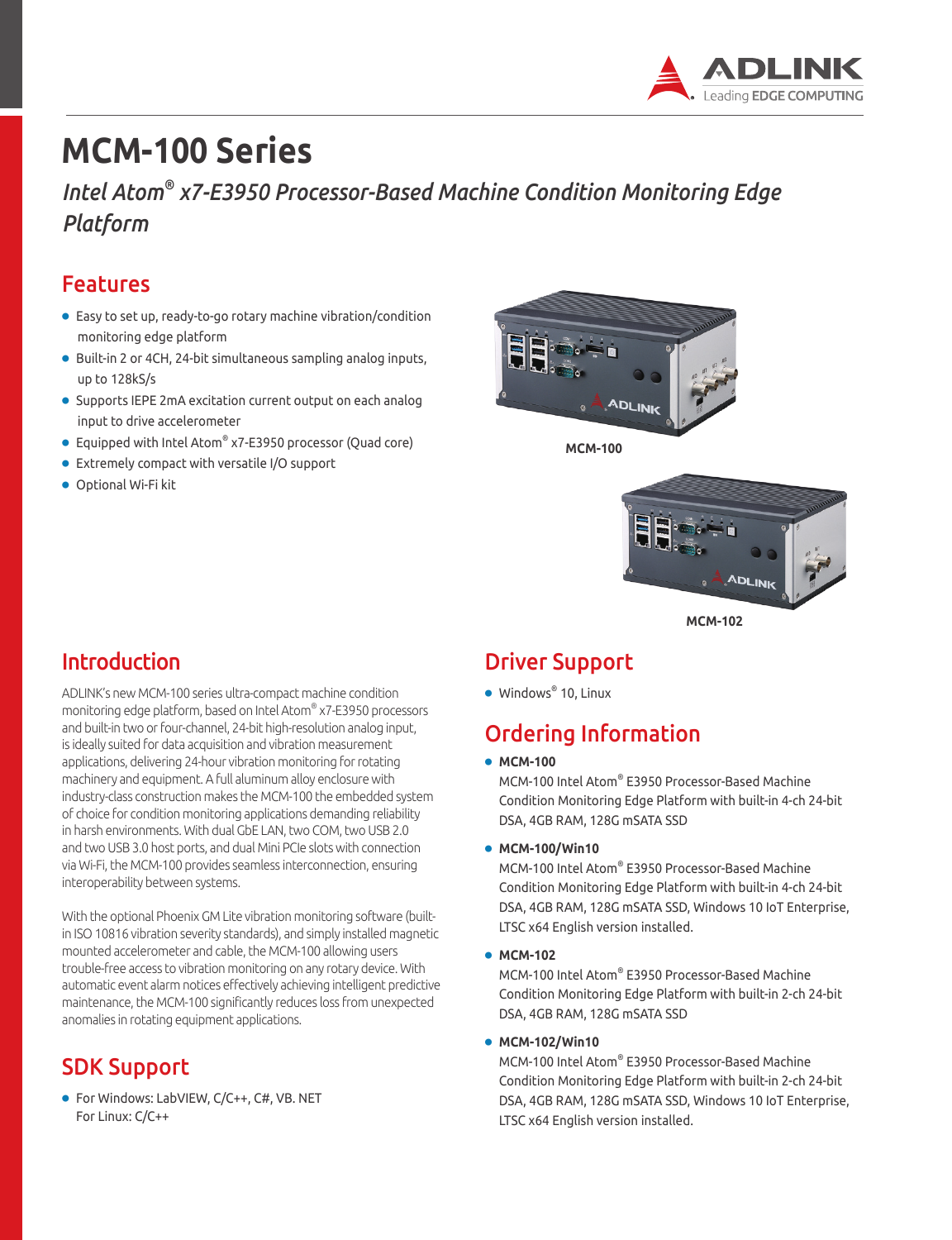

## Optional Accessories

- **ICP Accelerometer IMI\_603C01** ICP Accelerometer IMI\_603C01, 100mV/g, 0.5 to 10kHz, 2-pinn conn. w/ 10-ft cable and magnetic mount
- **WIFI/BT KIT** LITEON QCNFA324 WIFI/BT KIT (PCI-e)
- **WiFi/BT USB Dongle** JJPlus\_WMI6201, Realtek RTL8822BU (USB 2.0)
- **AC-DC ADAPTER 40W** MEANWELL,GST40A24-AD, Input: 90~264Vac/40W Output: 24Vdc/1.67A (P/N: 31-62138-0000)
- **AC-DC ADAPTER 90W** MEANWELL,GST90A24-AD,Input: 90~264Vac/90W, Output: 24Vdc/3.75A (P/N: 31-62139-0000)
- **DataConnect Pro** Azure Cloud-based Web Service Platform
- **Phoenix GM Lite License Key** Software License key for Phoenix GM Lite



2x GbE Ports

**Front view of MCM-100 Series**

### Phoenix GM Lite Rotary Machine Condition Monitoring Application

- 2CH / 4CH simultaneous sampling at pre-defined intervals (min. 60 seconds)
- Automatic OA (overall) calculation of displacement, velocity, and acceleration
- Real-time display of acceleration waveform and FFT
- Threshold settings for conditions user-defined or by default with ISO 10816 machinery vibration standards
- Trend display and report generation
- Efficient raw data storage: Below alarm level: recording OA only Exceeding alarm level: recording raw data for further analysis



### DataConnect Pro Azure Cloud-based Web Service Platform

Via the dashboard the users can keep an eye on the operational status of multiple remote facilities in the real time and build strategies for effective preventive maintenance based on actionable intelligence, so as to improve equipment reliability.

- Factory and equipment dashboards provide remote equipment condition monitoring & management for the entire facility
- Enables fast dashboard configuration with no need for programming, reducing development time
- Supports historical data, alarm notification, mobile phone browsing and other functionality



### Product Illustration